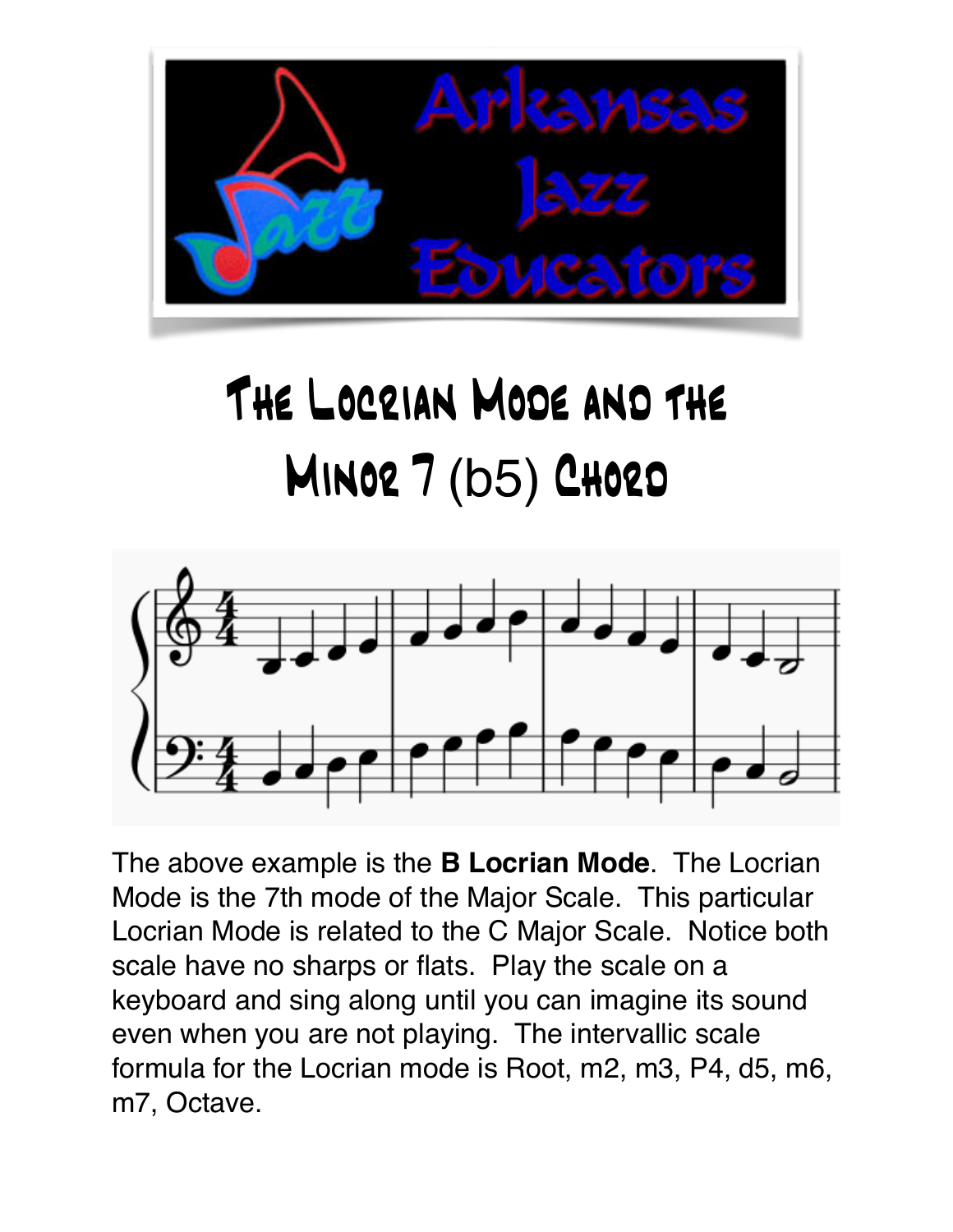

This chord is a minor7 (b5) chord. Sometimes people call this chord a **Half-Diminished Chord** This is the sound of the Locrian mode in a chord form. Play the chord on a keyboard until it is internalized.

The Locrian Mode is one of the go-to scales to use over a minor 7 (b5) chord. Practice this B Locrian Mode with a B minor 7 (b5) chord backing track. This chord is often the 2 chord in a **minor 2-5-1 progression**. Don't forget to move this into other keys and practice those as well!